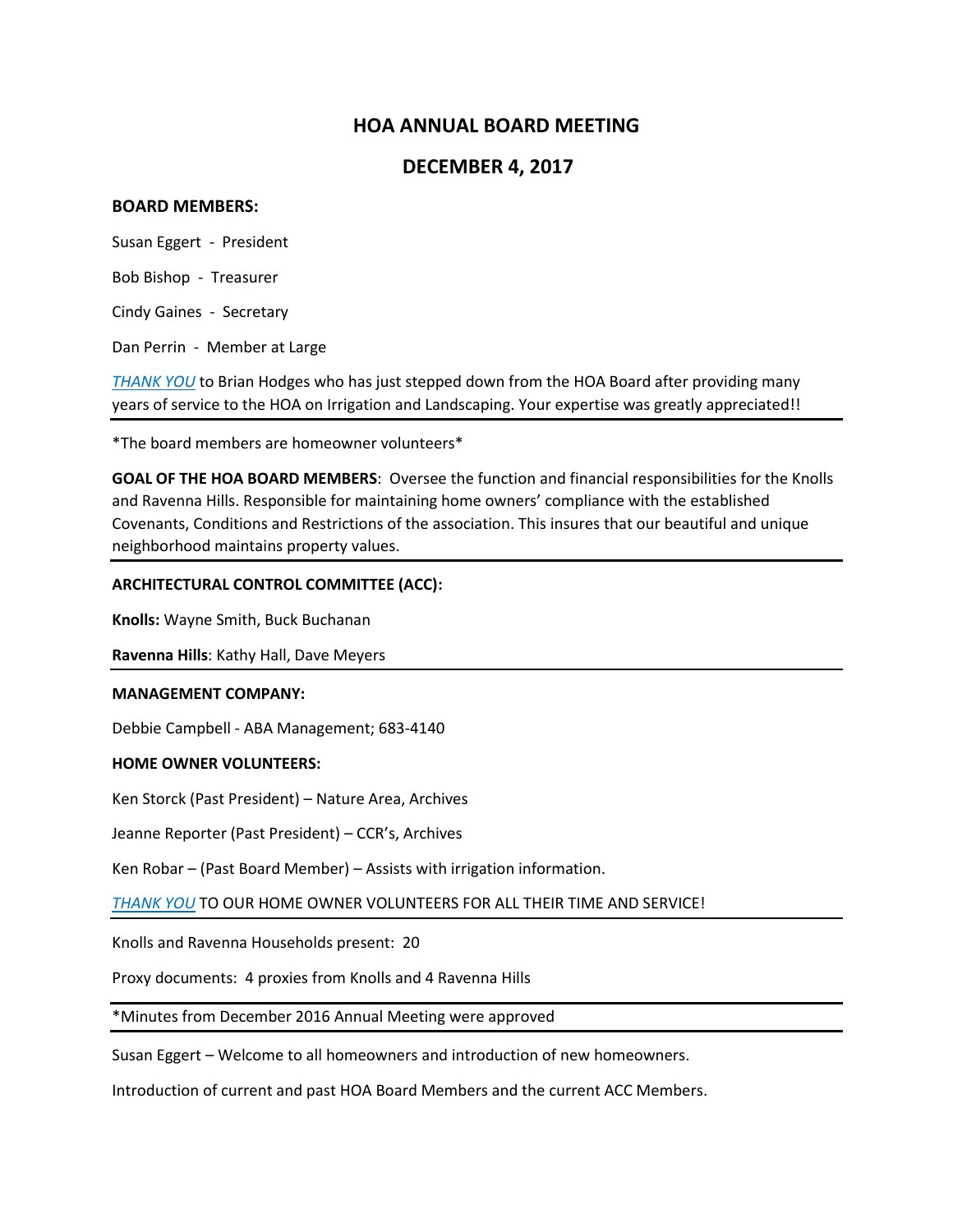## Introduction of Debbie Campbell – ABA Management Company for Knolls and Ravenna Hills

## **HOMEOWNER COMMUNICATION:**

ABA Management Company – Debbie Campbell: 683-4140. [DEBBIE@ABAMANAGEMENT.NET](mailto:DEBBIE@ABAMANAGEMENT.NET) OR [WWW.ABAMANAGEMENT.NET.](http://www.abamanagement.net/) Thank you ABA Management for continuing to be the Management Company for The Knolls and Ravenna Hills.

Facebook: The Knolls and Ravenna Hills HOA (22 homeowners currently)

Homeowners please call ABA Management for any questions, concerns or issues. ABA will then contact the HOA Board. The HOA Board and Debbie Campbell work together to help the homeowners address any questions, concerns, and issues.

**IRRIGATION EMERGENCIES: CALL DEBBIE CAMPBELL 683-4140 AND SHE WILL CONTACT THE HOA BOARD AND OR BOOKCLIFF GARDENS**.

## **EDUCATION SEGMENT – Bob Bishop**

-Bob thanks Richard Hyland (past treasurer), Ken Storck (past president), Jeanne Reporter (past president), Gail West (past president) in assisting him with his transition to current treasurer.

-Thank you to Jeanne Reporter (past president) and currently a volunteer working with the HOA board on revision of the CCR's. Jeanne also provided Board member job descriptions.

-Financial statements are posted quarterly on the ABA Management website.

-Annual Budgets for the Knolls and Ravenna Hills, are also posted on the ABA Management website.

www.abamanagement.net/knolls or [www.abamanagement.net/ravenna-](http://www.abamanagement.net/ravenna)hills

-CCR's (Covenants, Conditions, Restrictions) are posted on the ABA website

-ACC forms (Architectural Control Committee) can be found on the ABA website

## **-NEW FINANCE COMPANY (as of October 2017):**

#### **McPherson Consulting & Professional Accounting LLC.**

**521 Rood Avenue, Grand Junction, CO 81501.** 

#### **970-644-5330.**

## **\*\*\*All HOA dues are to be sent to this new accounting firm.**

-Strict Internal Controls continue to be maintained, which is critical to ensure that not only 1 person is in control of all the money, and prevent abuse. There are 3 individuals who maintain control, and each has a different job. Bob Bishop and Susan Eggert sign the checks.

-Balance Sheet: Transactions are recorded, that occur during any given point of time, checking and savings account, bank activities, cash flow, invoices, billings, accounts payable, current and long term liabilities, capital reserves, equity and net income transactions.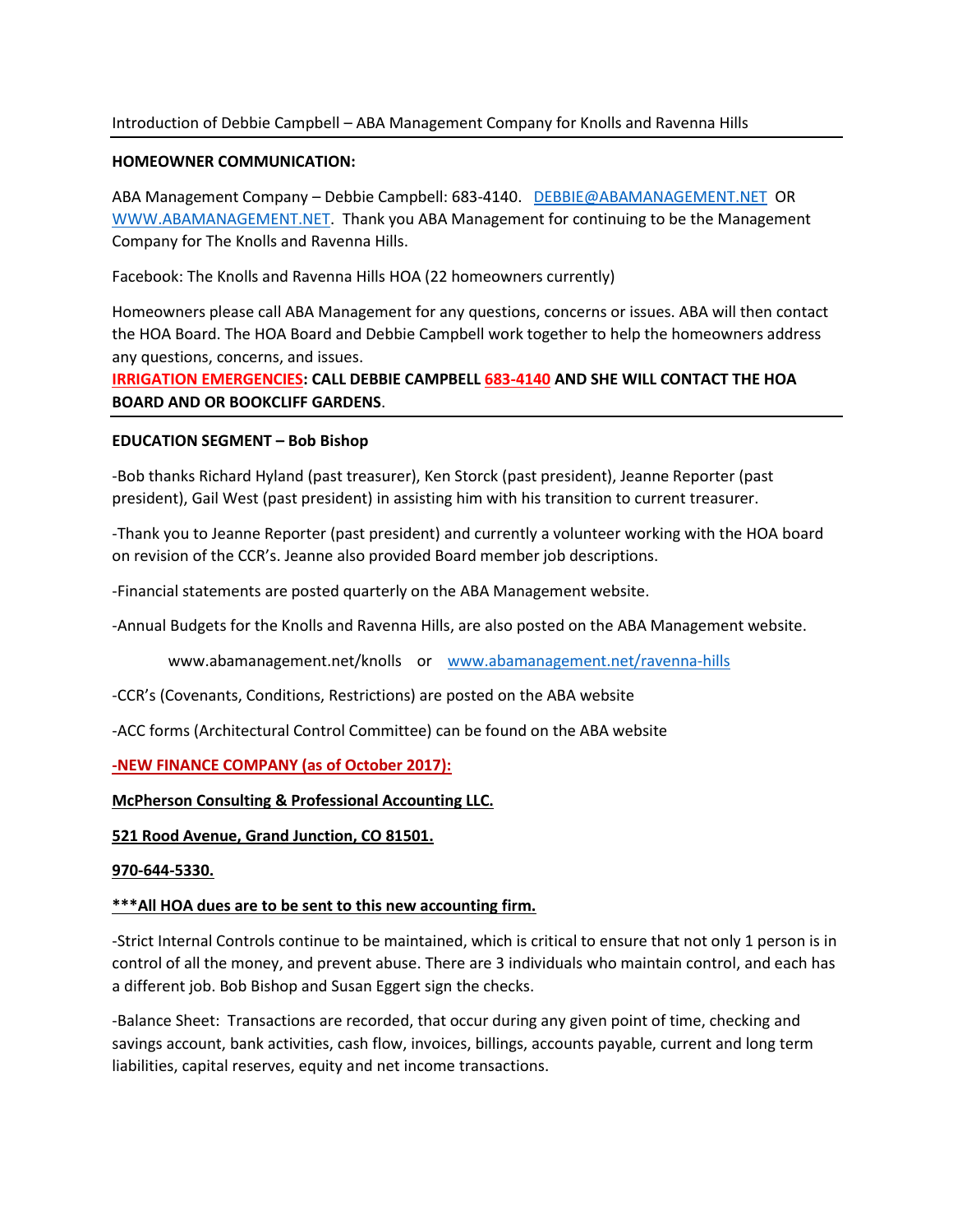-Income Statement: This is a report of results (monthly, quarterly, annual to-date) revenues and expenses that occurred from transactions posted to the general ledger. Provides the reporting period of Net Income compared to the prior year.

-Financial statements are posted quarterly on ABA Management website. Bob presents each month's Financial Statement, and a Treasurer's Report which summarizes the monthly activities to the Board for inclusion to meeting minutes.

-The treasurer's report is posted on ABA Managements website quarterly.

-October financials Statement's results were presented and will be updated to the ABA Management's website at the conclusion of the fourth quarter 2017.

-Most of the HOA expenses are from irrigation and landscaping.

-Money is spent based on what the board decides are the needs of the HOA—based on the budget .

-The board makes sure that there are funds available and that we don't run out of money.

- Bob closely monitors income and expenditures to make sure there is cash available for the needed irrigation and landscaping, especially in the summer when most of the work is being done.

-Bob will continue to be treasurer for 2018.

#### **TREASURER REPORT FOR 2017-Bob Bishop:**

-2017 financial information on the status of affairs for both the Knolls and Ravenna Hills overview was presented to the home owners.

-Cash summary for the Knolls and Ravenna is sufficient to meet all budgeted expenses for 2017.

-A cash management program was developed for monitoring cash obligations and proposed requests for cash availability prior to approval of expenditures.

-External audits have been done in years past up to 2014. We currently do not have an auditor for completing an audit of accounting functions being done by our current CPA firm.

-There will be no increase in dues for 2018.

#### **BUDGET 2018- Bob Bishop:**

-The Knolls and Ravenna Hills 2018 Budget proposal's was presented to the homeowners in the mailing documents (Fall News Letter) prior to the annual meeting.

**\_\_\_\_\_\_\_\_\_\_\_\_\_\_\_\_\_\_\_\_\_\_\_\_\_\_\_\_\_\_\_\_\_\_\_\_\_\_\_\_\_\_\_\_\_\_\_\_\_\_\_\_\_\_\_\_\_\_\_\_\_\_\_\_\_\_\_\_\_\_\_\_\_\_\_\_\_\_\_\_\_\_\_\_\_**

-A motion to accept the proposed Budget for the Knolls was made and seconded. Proposed 2018 Budget was approved by homeowners present. Motion carried.

A motion to accept the proposed Budget for Ravenna Hills was made and seconded. Proposed 2018 Budget was approved by homeowners present. Motion carried.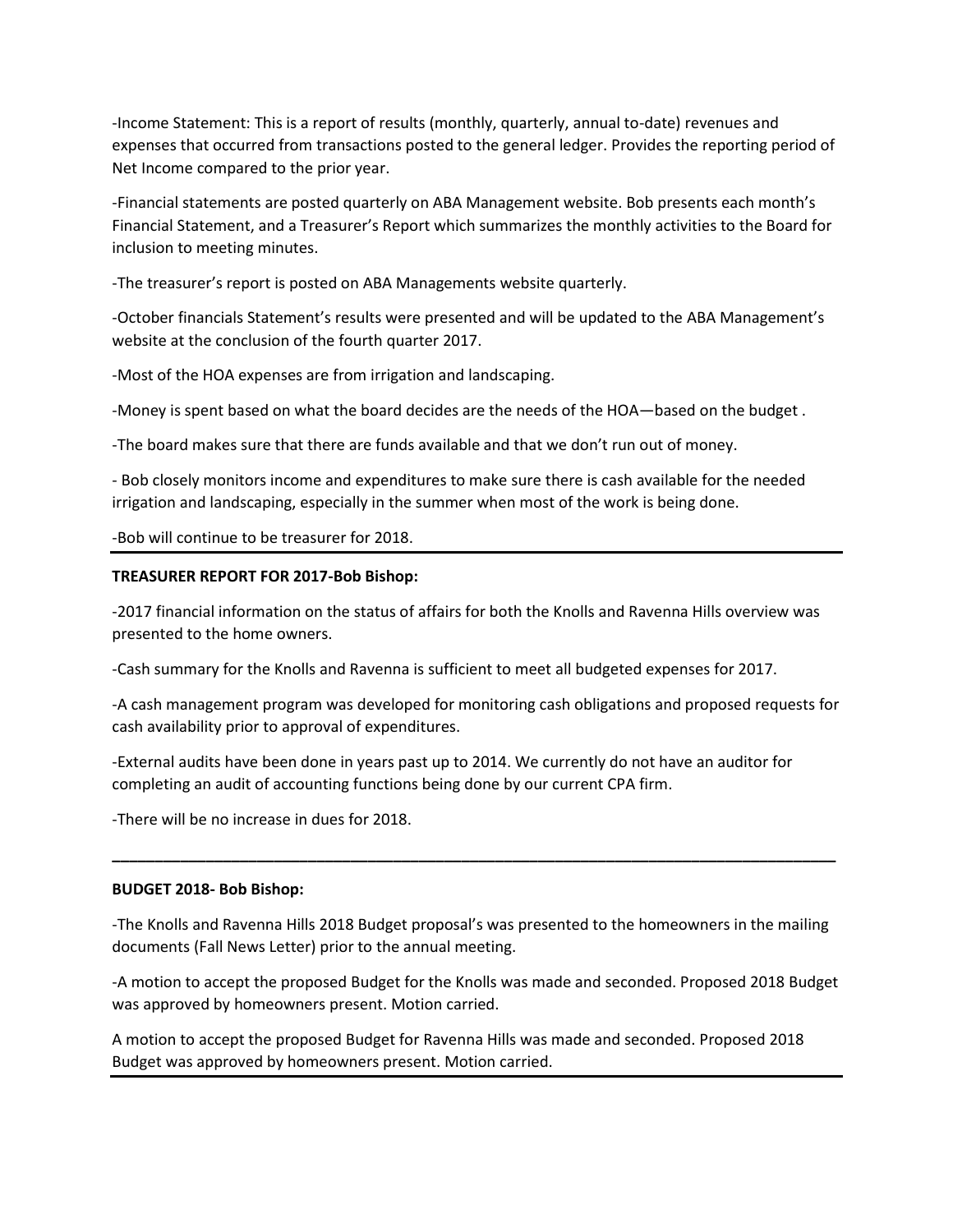## **ACC REPORT:**

-Reminder for all homeowners to please complete and submit an ACC form for approval **PRIOR** to all exterior changes to your home (front and back), and includes your yard and driveway.

-Please send the form to ABA Management.

-This form will be given to an ACC member for approval and returned to the homeowner.

-This form was provided in the annual Fall News Letter to all home owners. Or the form can be obtained from [www.abamanagement.net.](http://www.abamanagement.net/) 683-4140.

-Thank you to all the home owners submitting the ACC forms in 2017!

-An ACC member and or the HOA Board is available to answer any questions.

## -THANK YOU FOR YOUR COOPERATION!

#### **HOA BOARD POSITIONS OPEN FOR 2018:**

- 1. President for the HOA
- 2. Ravenna Hills Bookcliff Gardens Liaison,
- 3. Knolls irrigation and landscaping,
- 4. Member at large for Knolls and Ravenna Hills.

Home owners are encouraged to PLEASE consider joining to HOA Board or volunteering your time for projects! Thank You!

## **PROJECTS COMPLETED IN THE KNOLLS AND RAVENNA IN 2017**:

Rock projects: Rock replacement on the corner of Cortina Court and Piazza Way. Pathway by pond.

Edging: Common area edging on Piazza Way was replaced with cement edging.

#### **TREES-Dan Perrin:**

-Common area trees were treated by, T4 Trees Services-640-5284, for insects in 2017. This an expensive ongoing expense for the HOA.

-Home owners are also encouraged to continue treating their trees to deter insects.

-Tree trimming in Ravenna Hills was competed for those homes where tree limbs were "hitting" the house.

-Homeowners please notify ABA Management for any tree concerns in the Common Areas.

## **IRRIGATION AND LANSCAPING:**

-Irrigation pump was purchased (and currently being stored) to be available as a replacement for any future irrigation pump failures.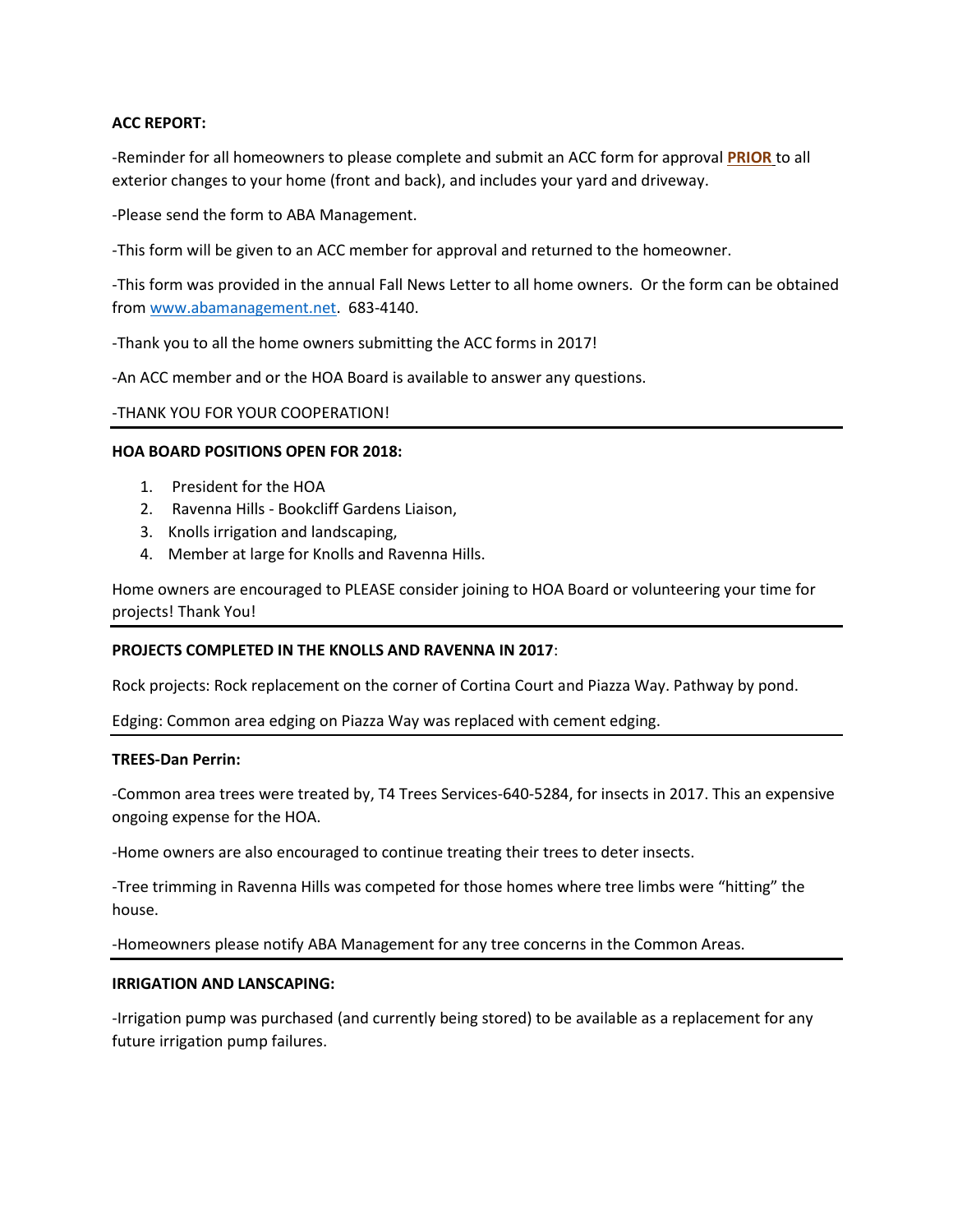-Three companies provided the HOA Board a proposal for 2018 landscaping and irrigation. After **extensive** discussion and budget review by the HOA Board, it has been decided that Bookcliff Gardens will continue to do the Landscaping/Irrigation for The Knolls and Ravenna Hills for 2018.

No increase in cost for the homeowners in 2018.

-Bookcliff Gardens has been working with our irrigation system for years and understands the complexity of our irrigation system.

-Ken Robar educated the homeowners on the complexity of the irrigation system.

-Common area on Woodgate Drive: had the entry area cleaned up and rock added.

-Homeowners in the Knolls **MUST** know where there shut off valve is located for their irrigation system.

-Bookcliff Gardens takes care of the shut off valves for irrigation in Ravenna Hills.

-Pond 2 Dredging will be completed in 2018.

-Ongoing need to keep leaves out of the ponds, to maintain pump and drainage efficiency.

-Enrique with Bookcliff Gardens is the current irrigation expert for our neighborhood.

-There is a maintenance Check List in the pump house for the irrigation system.

#### **FENCES – Dan Perrin:**

-Please notify ABA Management for any fences in disrepair and ABA will contact Dan Perrin . Gravel is used for securing fence posts.

**\_\_\_\_\_\_\_\_\_\_\_\_\_\_\_\_\_\_\_\_\_\_\_\_\_\_\_\_\_\_\_\_\_\_\_\_\_\_\_\_\_\_\_\_\_\_\_\_\_\_\_\_\_\_\_\_\_\_\_\_\_\_\_\_\_\_\_\_\_\_\_\_\_\_\_\_\_\_\_\_\_\_\_**

-Homeowners are responsible to repair and paint their fences. Please maintain and paint your fences.

-Fences in the common areas are maintained and painted by the HOA. Fences and posts repairs/replacement is an ongoing HOA expense.

-\*\*The only paint color to be used for painting fences is: MONUMENT.

#### **RAVENNA HILLS-BOOKCLIFF GARDENS LIAISON-Bob Bishop 314-9297**

#### -CALL BOB WITH LANDSCAPING ISSUES

-Bob is the contact person for the homeowners for any landscape issues in Ravenna Hills.

-Bookcliff Garden's policy is to answer/acknowledge all emails sent by Bob Bishop by 5pm each day during the week.

-Bob documents and schedules homeowners issues/concerns with Bookcliff Gardens. These issues are documented and tracked for completion.

-Liaison report is completed and presented by email prior to the Board Meetings. Report also presented to Bookcliff Gardens to achieve transparency and progress.